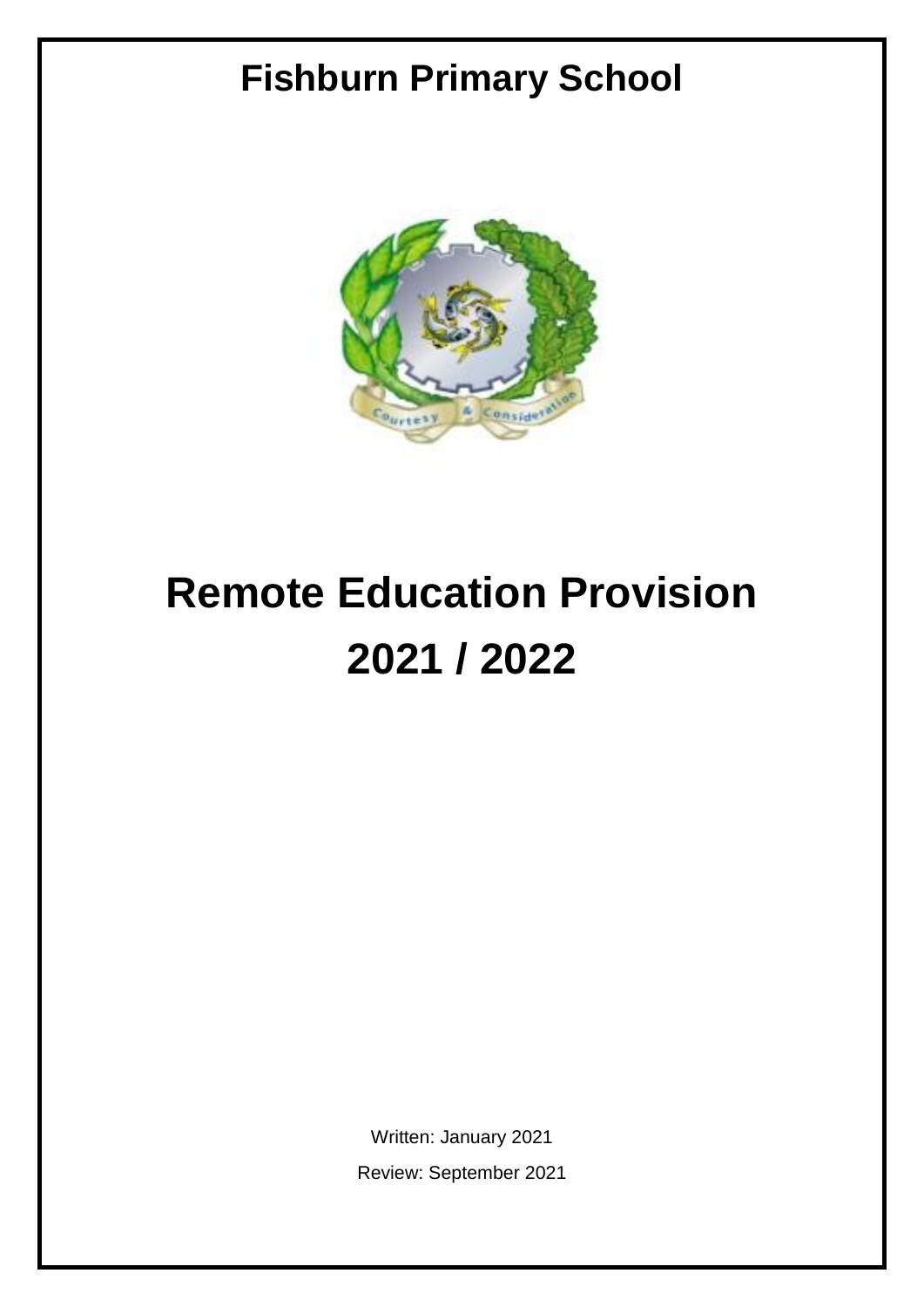## **Remote education provision: Information for parents**

This information is intended to provide clarity and transparency to pupils and parents or carers about what to expect from remote education where national or local restrictions require entire cohorts (or bubbles) to remain at home.

For details of what to expect where individual pupils are self-isolating, please see the final section of this document.

#### **Context:**

There is an expectation that every school has a robust home learning offer for all children should they have to self-isolate or should a year group, bubble or whole school have to be sent home. There is also an expectation that schools keep a tight track of what children are doing at home and how they are managing with this home-learning.

The following is guidance for parents/carers based on what we believe at Fishburn, will be the most beneficial activities for your child to help them to "keep up" whilst also following our school curriculum as closely as possible. There is a strong focus on reading, writing and basic number work as well as suggestions for other curriculum areas.

#### **Our School Offer:**

During the current COVID-19 pandemic, Fishburn Primary School will endeavour to provide all children with:

- immediate remote education delivered predominantly via Microsoft Teams and supplemented with work available on our private Google Drive and through Class Dojo.
- a curriculum sequence that allows access to high-quality online and offline resources and teaching videos that are linked to the school's curriculum expectations
- access to high quality remote education resources
- work with families to deliver a broad and ambitious curriculum
- set assignments so that pupils have meaningful and ambitious work each day in a number of different subjects
- teach a planned and well-sequenced curriculum so that knowledge and skills are built incrementally, with a good level of clarity about what is intended to be taught and practised in each subject.

#### **Preparation by School**

The school will ensure that the following actions are taken prior to any pupils needing to self-isolate or partial or full closure of the school:

- We will provide all children with an exercise book that they can use for their daily writing and any other paper-based activities that they do at home. Should you require pens / pencils or any other equipment please let us know.
- Staff will ensure that all children understand how to access the school's online learning platform (age appropriate) and support any parents/carers who struggle with this.
- School will provide login details for our communication app *'Class Dojo'* and ensure all parents/carers are able to access it and login. School will provide parents/carers acceptable use guidelines for this.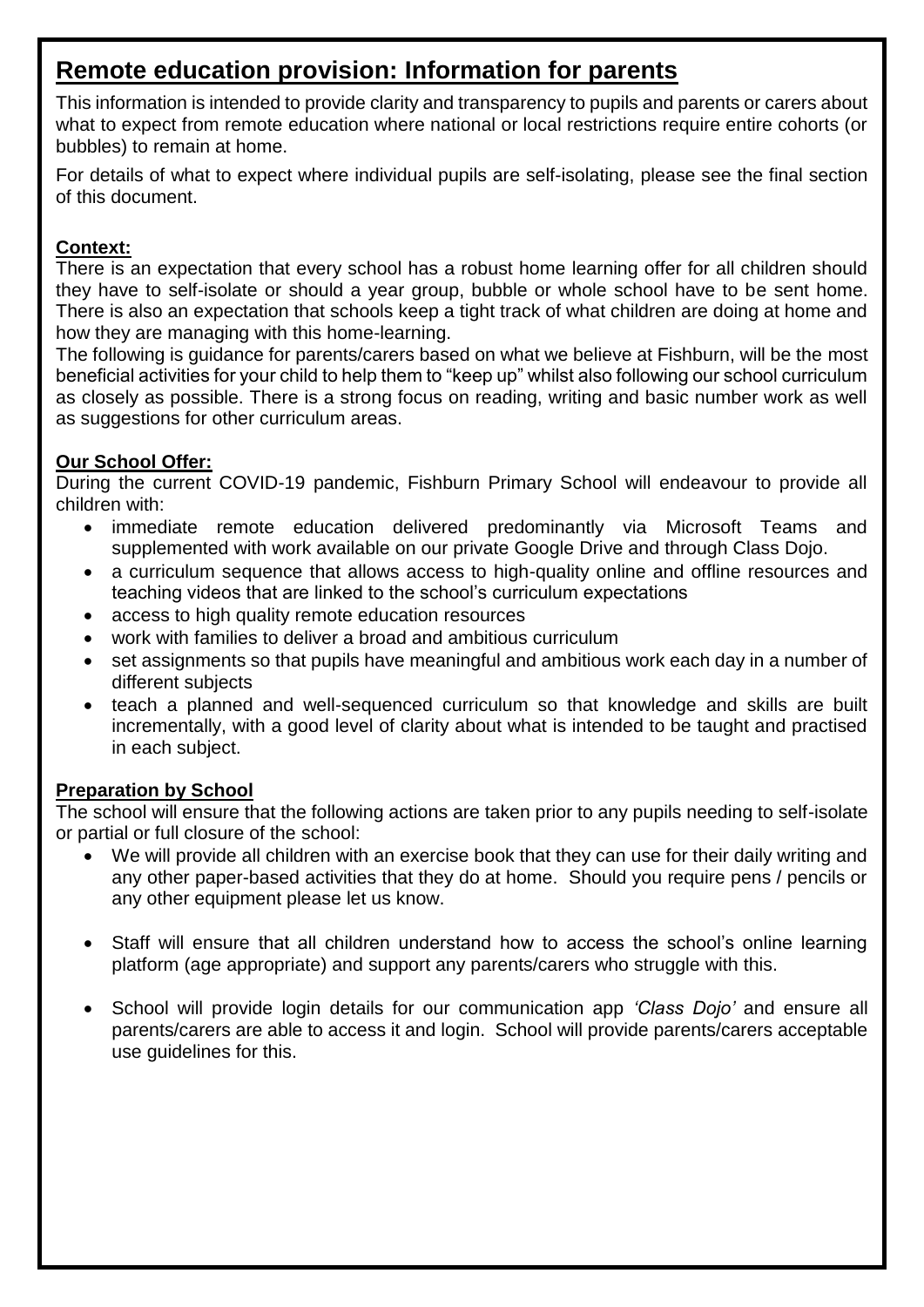## **Remote teaching and study time each day**

#### **How long can I expect work set by the school to take my child each day?**

We expect that remote education (including remote teaching and independent work) will take pupils broadly the following number of hours each day:

| <b>LEYFS</b> | Up to 3 hours as appropriate to age |  |  |
|--------------|-------------------------------------|--|--|
| Key Stage 1  | 3 hours                             |  |  |
| Key Stage 2  | 4 hours                             |  |  |

#### **The children will broadly follow a timetable such as this during each period of remote learning:**

|               | <b>EYFS</b>                                                                                                                                                                                                                                                                                                                                                         | KS1                                                                                                                                                                                                                                                                                                                                                                 | KS <sub>2</sub>                                                                                                                                                                                                                                                                                    | <b>Additional Info</b>                                                                                                                                                                                                                                                                                                                                                                               |  |
|---------------|---------------------------------------------------------------------------------------------------------------------------------------------------------------------------------------------------------------------------------------------------------------------------------------------------------------------------------------------------------------------|---------------------------------------------------------------------------------------------------------------------------------------------------------------------------------------------------------------------------------------------------------------------------------------------------------------------------------------------------------------------|----------------------------------------------------------------------------------------------------------------------------------------------------------------------------------------------------------------------------------------------------------------------------------------------------|------------------------------------------------------------------------------------------------------------------------------------------------------------------------------------------------------------------------------------------------------------------------------------------------------------------------------------------------------------------------------------------------------|--|
| $9 -$<br>9:30 | <b>Online meeting</b><br>Welcome<br>and<br>discussion of tasks<br>for the day. Phonics<br>input as required.                                                                                                                                                                                                                                                        | <b>Online meeting</b><br>Welcome<br>and<br>discussion of tasks<br>for the day. Phonics<br>input as required.                                                                                                                                                                                                                                                        | <b>Online meeting</b><br>Welcome<br>and<br>of<br>discussion<br>tasks for the day<br>Maths / English /<br>reading input as<br>required.                                                                                                                                                             | Teachers will be fully<br>contactable<br>during<br>the usual school day<br>on Class Dojo and via<br>the<br>messaging<br>Teams<br>on<br>system<br>should<br>parents<br>or<br>children<br>at<br>home<br>additional<br>require                                                                                                                                                                          |  |
| 9:30<br>$-1$  | Time<br>to complete<br>with<br>tasks<br>set<br>communication from<br>school available<br>⊤ if<br>required. This allows<br>families<br>to<br>work<br>their<br>around<br>own<br>schedules<br>to<br>complete<br>any<br>learning.<br>Daily AM tasks set:<br>Phonics / reading<br>Maths<br>Writing                                                                       | Time<br>to<br>complete<br>tasks<br>with<br>set<br>communication from<br>school available if<br>required. This allows<br>families<br>to<br>work<br>their<br>around<br>own<br>schedules<br>to<br>complete<br>any<br>learning.<br>Daily AM tasks set:<br>Phonics / reading<br>Maths<br>Writing                                                                         | Time to complete<br>tasks<br>set with<br>communication<br>from<br>school<br>available<br>if<br><b>This</b><br>required.<br>allows families to<br>work around their<br>own schedules to<br>complete<br>any<br>learning.<br>Daily AM tasks<br>set:<br>Reading /<br><b>VIPERS</b><br>Maths<br>Writing | support. The school<br>office<br>also<br>is<br>contactable<br>should<br>the need arise.<br>Learning packs are<br>printed each day for<br>families to collect<br>should they wish to a<br>list of these families<br>will be kept in the<br>school office. Should<br>you wish to use this<br>option please let us<br>know.<br>Teaching<br>activities<br>will be a mixture of<br>high-quality<br>videos |  |
| 1:15<br>1:30  | <b>Online meeting</b><br>Welcome<br>the<br>to<br>session.<br>afternoon<br>Discussion about any<br>from<br>the<br><b>issues</b><br>morning tasks set.<br>Afternoon tasks set<br>with<br>instructions<br>given these will be<br>part of the planned<br>as part of curriculum<br>offer and will be<br>based predominantly<br>based<br>around<br>foundation<br>subjects | <b>Online meeting</b><br>Welcome<br>the<br>to<br>session.<br>afternoon<br>Discussion about any<br>from<br>the<br><b>issues</b><br>morning tasks set.<br>Afternoon tasks set<br>with<br>instructions<br>given these will be<br>part of the planned<br>as part of curriculum<br>offer and will be<br>based predominantly<br>based<br>around<br>foundation<br>subjects | <b>Online meeting</b><br>Welcome to the<br>afternoon<br>session.<br>Discussion about<br>any issues from<br>the morning tasks<br>Afternoon<br>set.<br>tasks<br>set with<br>instructions given<br>these will be part<br>of the planned as<br>part of curriculum<br>offer and will be<br>based        | from<br>The<br>Oak<br>White<br>Academy /<br>Rose Hub / Literacy<br>Shed / Letters and<br>Sounds which can be<br>accessed<br>and<br>as<br>families<br>when<br>are<br>able to, thus allowing<br>flexibility with each<br>individual family. This<br>also means that no<br>child misses out on a<br>live teaching session<br>and<br><b>SO</b><br>is<br>not                                              |  |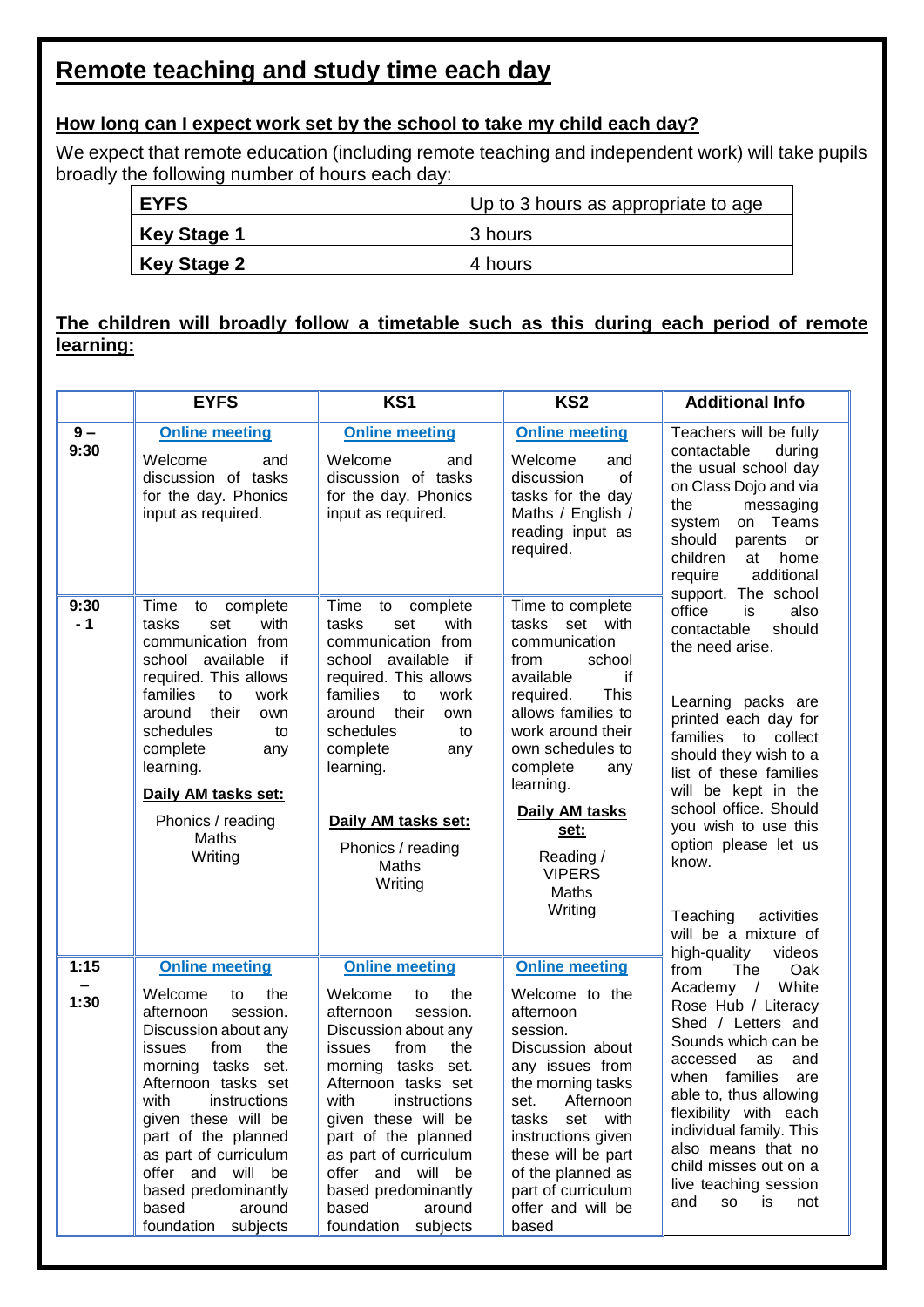|              | linked<br>the<br>to<br>childrens in school<br>topics<br>including<br>PSHE.                                                                                                                                                                                                                                                             | linked<br>the<br>to<br>childrens in school<br>topics<br>including<br>PSHE.                                                                                                                                                                                                 | predominantly<br>based<br>around<br>foundation<br>subjects linked to<br>the childrens in<br>school<br>topics<br>including PSHE.                                                                                                                                    | disadvantaged<br>anyway. | in |
|--------------|----------------------------------------------------------------------------------------------------------------------------------------------------------------------------------------------------------------------------------------------------------------------------------------------------------------------------------------|----------------------------------------------------------------------------------------------------------------------------------------------------------------------------------------------------------------------------------------------------------------------------|--------------------------------------------------------------------------------------------------------------------------------------------------------------------------------------------------------------------------------------------------------------------|--------------------------|----|
| 1:30<br>2:45 | Time<br>given<br>to<br>complete<br>the<br>afternoon tasks set<br>with communication<br>with school available<br>in the afternoons as it<br>is in the mornings.<br>Daily PM tasks set:<br>Linked closely to<br>curriculum and<br>foundation subjects.<br>Music / PSHE /<br>History / Geography<br>/ RE / PSHE / PE<br>tasks set weekly. | Time<br>to complete<br>tasks<br>set<br>with<br>communication with<br>school available.<br>Daily PM tasks set:<br>Linked closely to<br>curriculum and<br>foundation subjects.<br>Music / PSHE<br>$\sqrt{ }$<br>History / Geography /<br>RE / PSHE / PE<br>tasks set weekly. | Time to complete<br>tasks set with<br>communication<br>school<br>with<br>available.<br>Daily PM tasks<br>set:<br>Linked closely to<br>curriculum and<br>foundation<br>subjects.<br>Music / PSHE /<br>History<br>Geography / RE /<br>PSHE / PE tasks<br>set weekly. |                          |    |
| 2:45<br>3:10 | <b>Online meeting</b><br>End of the day catch<br>Summary<br>up.<br>οf<br>learning from<br>the<br>afternoon /<br>day.<br>for<br>Preparation<br>tomorrows learning.<br><b>Ending the day</b><br>with class story<br>time.                                                                                                                | <b>Online meeting</b><br>End of the day catch<br>Summary<br>up.<br>οf<br>learning from<br>the<br>afternoon /<br>day.<br>for<br>Preparation<br>tomorrows learning.<br><b>Ending the day</b><br>with class story<br>time.                                                    | <b>Online meeting</b><br>End of the day<br>catch<br>up.<br>Summary<br>οf<br>learning from the<br>afternoon / day.<br>Preparation<br>for<br>tomorrows<br>learning.<br><b>Ending the day</b><br>with class story<br>time.                                            |                          |    |

#### **Accessing remote education**

#### **How will my child access any online remote education you are providing?**

During any period of home learning we will be using the following platforms

- Microsoft Teams
- Private Google drive account the link for which is on our website in the event you want to complete work without being on Teams.
- Class Dojo

#### **If my child does not have digital or online access at home, how will you support them to access remote education?**

We recognise that some pupils may not have suitable online access at home. We take the following approaches to support those pupils to access remote education:

- If you do not have devices at home to access our online platforms please ensure your names are left with our office. We have provision in school to provide a small number of devices to enable our children to access work. This may be in the form of Laptops or Tablets.
- It will be expected that you will sign for any device that is loaned to you to say you understand the terms to which the device is being given out. It will be expected that the device is returned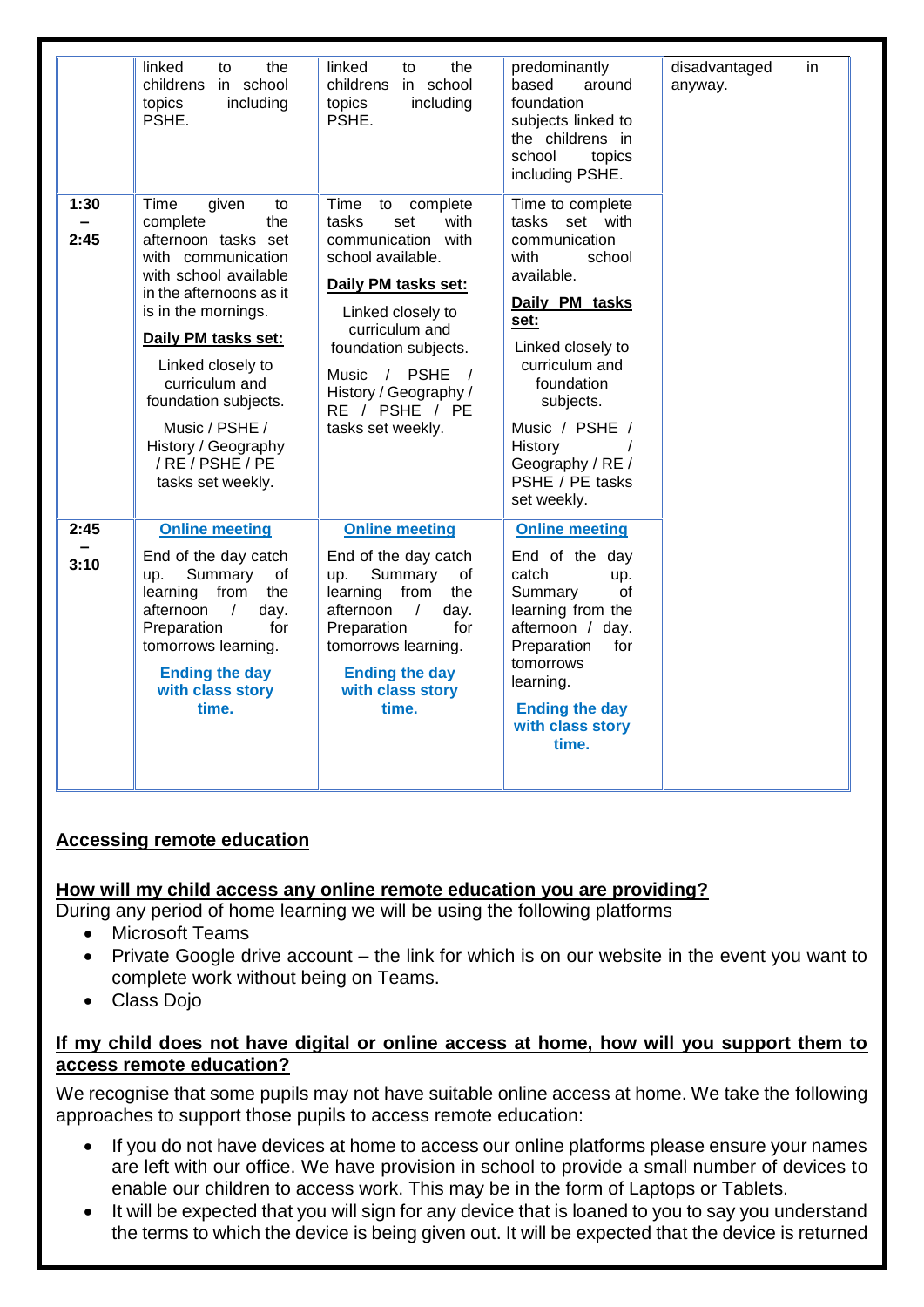to school at the end of any period of self-isolation or lockdown in the same condition in which it was loaned.

- We are able to provide sim cards which contain 30GB of data for 90 days when you loan your device from us. This can be used with a mobile phone and tethered to the device to enable access to our online platforms. Please ask at the office for help with this and we can set it up before you leave our premises.
- If you do not have online access then we are able to print out any work you require, you can collect this from the main office each day. Teachers are uploading work on a daily basis and so these packs need to be collected each day. Please leave your name with the office so that we can make them available for you to collect.
- The vast majority of our school community uses Class Dojo to communicate with staff, if you can not return work remotely you are able to take a photo and send it to teachers on Class Dojo. Alternatively, you can drop your work back into school for assessment and feedback.

#### **How will my child be taught remotely?**

We use a combination of the following approaches to teach pupils remotely:

- We will deliver a mix of online and offline activities. There will be key points throughout the day where our teachers will be live on Teams. 9:15 for a morning update, 1:15 for an afternoon update and 2:45 for an end of day catch up and story time.
- Lessons will also be delivered through other pre-recorded videos such as The Oak Academy Material and maths from the White Rose Maths
- Printed packs will be available for use
- Worksheets will be made editable on Teams and can be returned on the platform each day for feedback and assessment.
- Parents may be directed to other websites to enhance learning but all of these will have been checked by school staff and specific instructions will also be given on what and how to access if required.
- Children will receive daily feedback on their work from staff.

We expect children to have access to a quiet space and to behave appropriately during online sessions. We view the use of remote learning as an extension of our classroom and therefore the children must behave in a way which would be acceptable in school.

## **Engagement and feedback**

#### **What are your expectations for my child's engagement and the support that we as parents and carers should provide at home?**

We expect parents to support children to the best of their ability and that each child engages as much as they are able to with the online content. The following is what we would advise our parents to do each day.

#### **Preparation at home**

Parents should endeavour to support pupils' remote learning by creating a positive environment for their child to learn, for example:

- Distinguish between weekdays and weekends, to separate school life and home life.
- At the end of the day, have a clear cut-off to signal school time is over.
- Create and stick to a routine.
- Provide the correct equipment in order for your child to complete the work given.
- Designate a working space if possible.
- Make time for exercise and breaks throughout the day to keep your child active.
- Reinforce the importance of children staying safe online.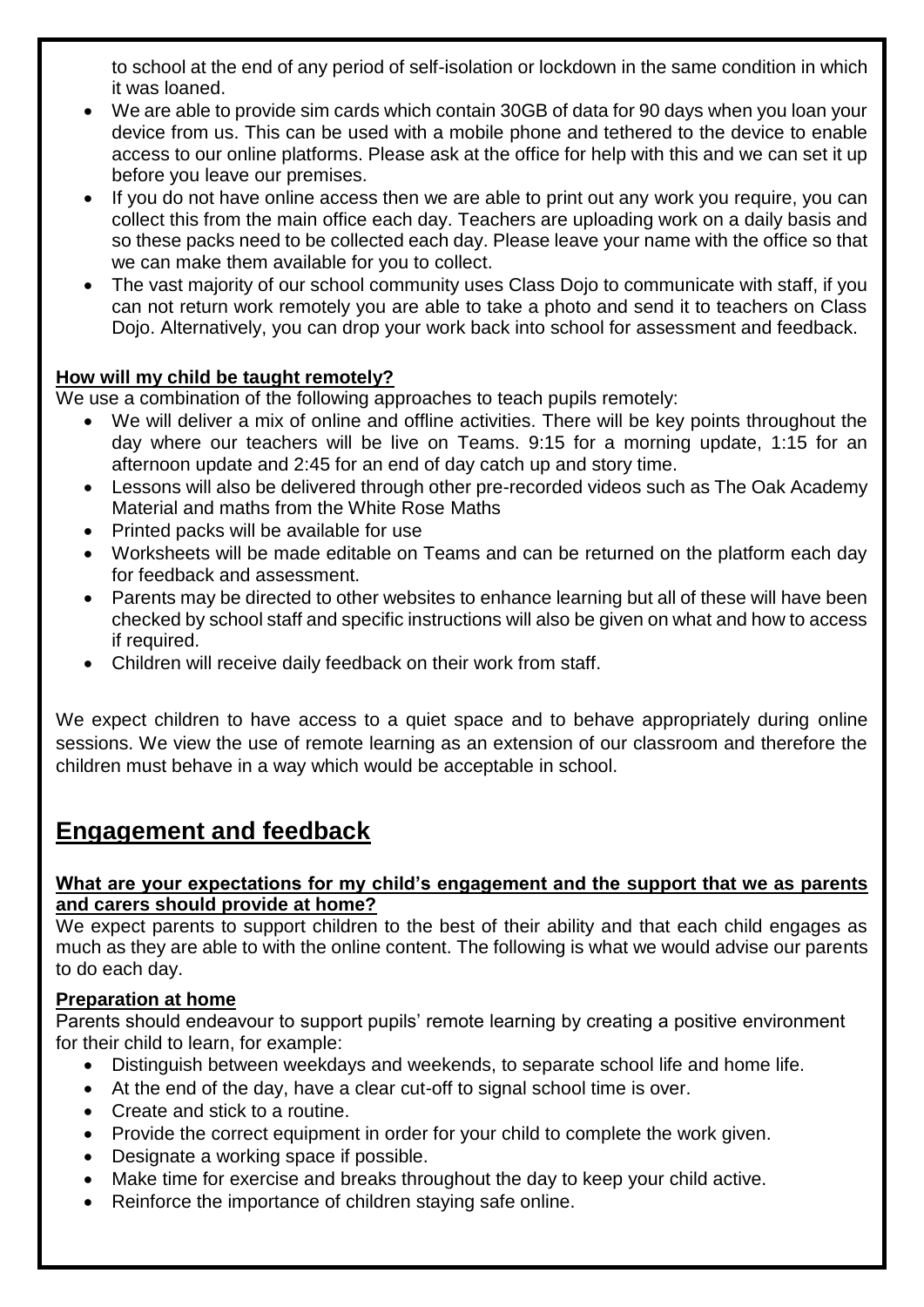- Be aware of what your child is being asked to do, including: sites they will be asked to use and the school staff your child will interact with.
- Emphasise the importance of a safe online environment. Set age-appropriate parental controls on digital devices and use internet filters to block malicious websites. These are usually free, but often need to be turned on.
- Encourage your child to work to the best of their ability and praise their efforts.

#### **How will you check whether my child is engaging with their work and how will I be informed if there are concerns?**

Teachers will monitor online attendance via Microsoft Teams. Each day a log will be made of engagement with online work and this will be correlated with the school office and our list of home packs being picked up from there. Senior Leaders will also monitor engagement. Where there are safeguarding concerns surrounding a family one of the Designated Lead Teachers may contact you to ensure everything is okay and to offer advice and support if required. If concerns are consistently raised regarding engagement phone calls home from senior leaders will be made and support offered. Teachers will ensure that feedback is given to the children on a daily basis via the feedback option on Teams.

## **Additional support for pupils with particular needs**

#### **How will you work with me to help my child who needs additional support from adults at home to access remote education?**

We recognise that some pupils, for example some pupils with special educational needs and disabilities (SEND), may not be able to access remote education without support from adults at home. We acknowledge the difficulties this may place on families, and we will work with parents and carers to support those pupils in the following ways:

- Children with SEND will be supported as much as possible to access remote learning which is bespoke to their needs.
- Staff will, wherever possible, ensure that work is differentiated to meet individual need.
- Children who have specific support plans and EHCP's will access work which continues to meet the requirements set out in this document.
- If, for example, a child has a 1:1 Teaching Assistant in school that person will make daily contact with the child and set work which is accessible and can be measured against their plans.
- Every reasonable adjustment will be made to ensure our online provision is as inclusive and accessible as we possibly can. We welcome contact from families who may require extra support with this and school will be happy to advise.

## **Remote education for self-isolating pupils**

Where individual pupils need to self-isolate but the majority of their peer group remains in school, how remote education is provided will likely differ from the approach for whole groups. This is due to the challenges of teaching pupils both at home and in school.

#### **If my child is not in school because they are self-isolating, how will their remote education differ from the approaches described above?**

When school is fully open to the majority of pupils and we have a case of self-isolation or bubble closure work will continue to be set on our online platforms. The only difference to this might be that